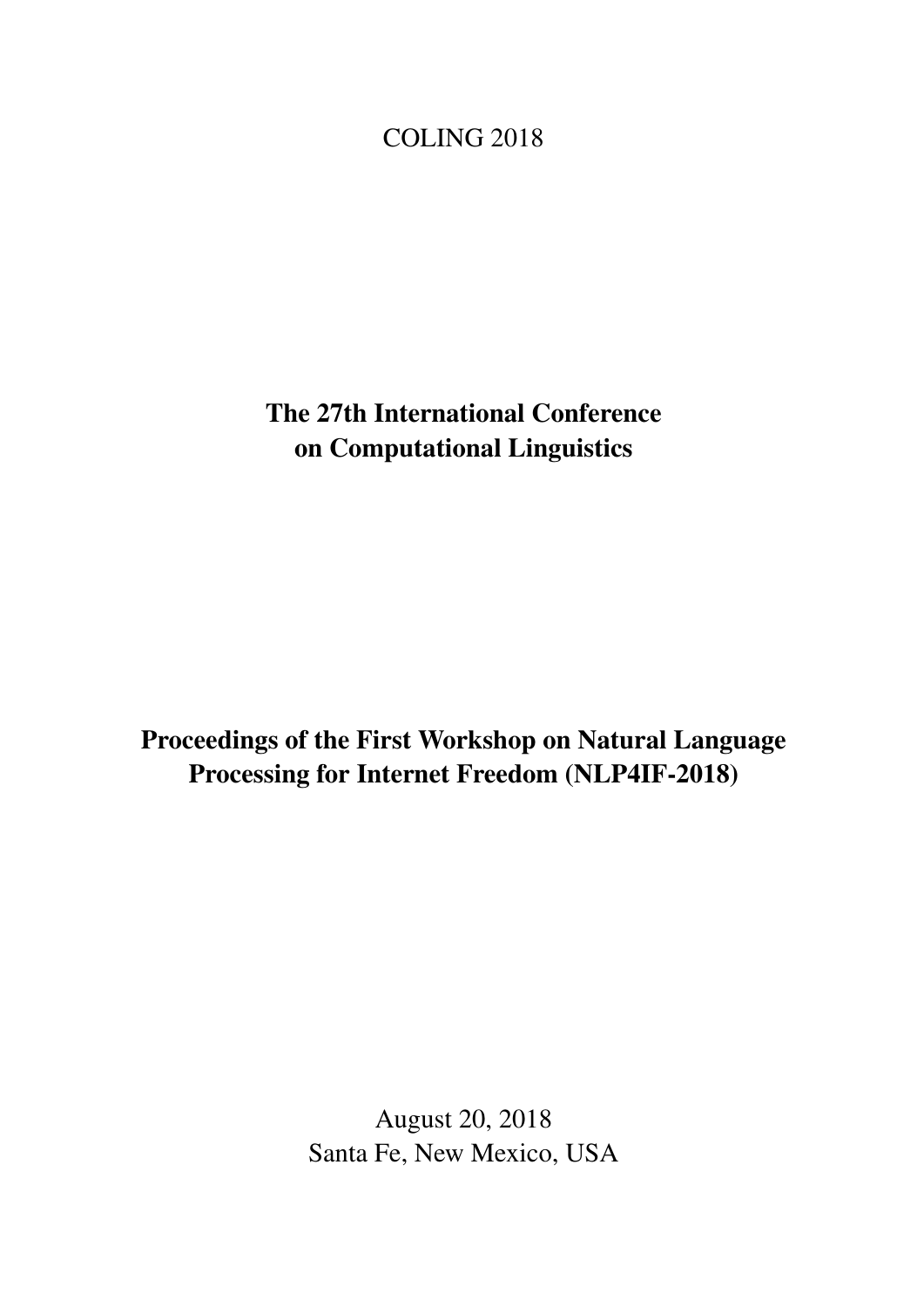Copyright of each paper stays with the respective authors (or their employers).

ISBN 978-1-948087-58-2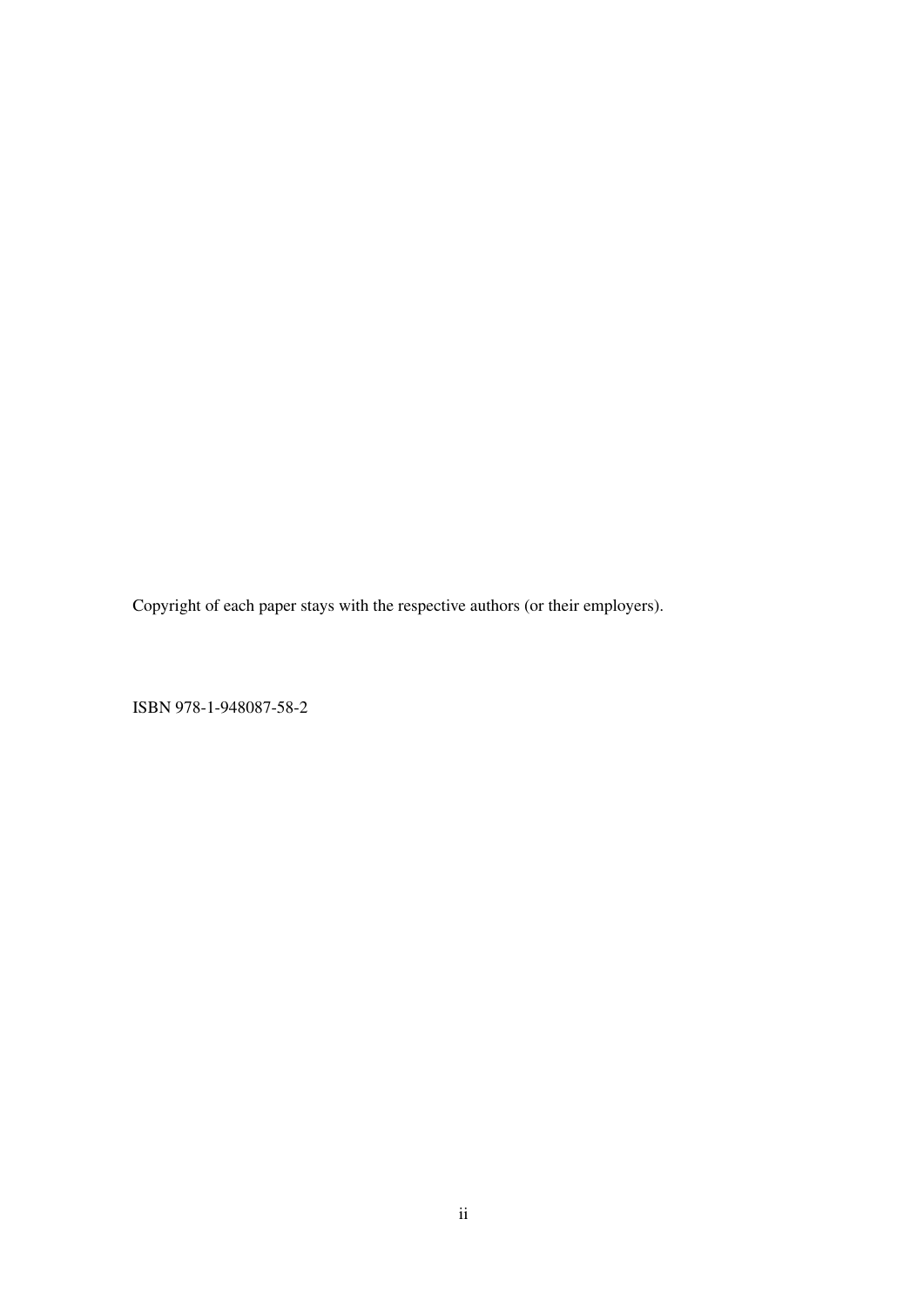### Introduction

Welcome to the First Workshop on NLP for Internet Freedom. Our workshop has been inspired by the recent report produced by Freedom House (freedomhouse.org), an "independent watchdog organization dedicated to the expansion of freedom and democracy around the world", which states that Internet freedom declined in 2016 for the sixth consecutive year. 67% of all Internet users live in countries where criticism of the government, military, or ruling family are subject to censorship. Social media users face unprecedented penalties, as authorities in 38 countries made arrests based on social media posts over the past year. Globally, 27% of all internet users live in countries where people have been arrested for publishing, sharing, or merely "liking" content on Facebook. Governments are increasingly going after messaging apps like WhatsApp and Telegram, which can spread information quickly and securely. Various barriers exist to prevent citizens of a large number of countries to access information. Some involve infrastructural and economic barriers, others violations of user rights such as surveillance, privacy and repercussions for online speech and activities such as imprisonment, extralegal harassment or cyberattacks. Yet another area is limits on content, which involves legal regulations on content, technical filtering and blocking websites, (self-)censorship. Large internet providers are effective monopolies, and themselves have the power to use NLP techniques to control information flow. Users are suspended or banned, sometimes without human intervention, and with little opportunity for redress. Users react to this by using coded, oblique or metaphorical language, by taking steps to conceal their identity such as the use of multiple accounts, raising questions about who the real originating author of a post actually is. This workshop brings together NLP researchers whose work contributes to the free flow of information on the Internet.

The papers in this volume all focus on censorship in China. Heng Ji and Kevin Knight discuss obfuscated language that people often create to avoid Internet censorship. The authors also give an overview of automated techniques needed to simulate human encoding. Knockell et al. conduct an in-depth study of blacklists and their variability across and within domains. Ng et al. discuss the linguistic properties of censored and uncensored social media posts.

Thanks to the US National Science Foundation support (award No. 1828199), we were able to bring in three speakers from the NLP community and beyond. Dr. Jedidiah Crandall (University of New Mexico) will give a talk entitled "How to Talk Dirty and Influence Machines". Dr. Jennifer Pan (Stanford University) will give a talk on how the Chinese government fabricates social media posts for strategic distraction, not engaged argument. Nancy Watzman (Dot Connector Studio) will discuss what journalists really want from NLP researchers and how to help build trust in media and democracy by helping journalists make sense of big data. Finally, we will also hold a panel session on NLP and Disinformation.

Last but not least, we would like to thank the program committee for their help with reviewing the papers, organizing and advertising the workshop.

See you in Santa Fee on August 20!

Chris Brew, Anna Feldman, and Chris Leberknight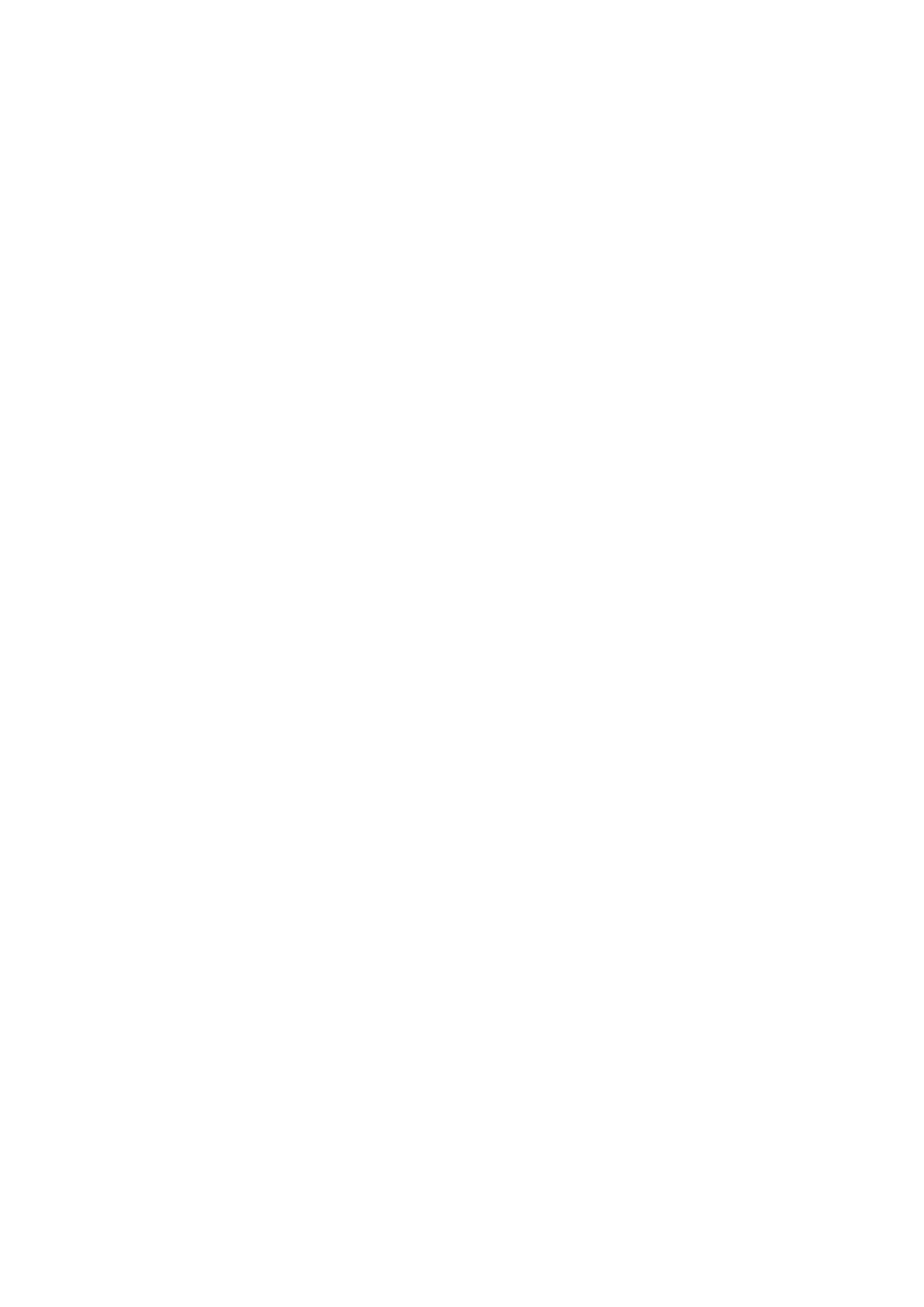#### Organizers:

Chris Brew Anna Feldman, Montclair State University Chris Leberknight, Montclair State University

#### Program Committee:

Joan Bachenko, Deception Discovery Technologies, NJ, USA Jedidiah Crandall, University of New Mexico, NM, USA Chaya Hiruncharoenvate, Mahasarakham University, Thailand Lifu Huang, Rensselaer Polytechnic Institute (RPI), NY, USA Zubin Jelveh, The University of Chicago, IL, USA Judith Klavans, Columbia University, NY, USA Jeffrey Knockel, University of New Mexico, NM, USA Will Lowe, Princeton University, NJ, USA Rada Mihalcea, University of Michigan, Ann Arbor, MI, USA Prateek Mittal, Princeton University, NJ, USA Rishab Nithyanand, Data & Society, NY, USA Noah Smith, University of Washington, WA, USA Thamar Solorio, University of Houston, TX, USA Mahmood Sharif, Carnegie Mellon University, PA, USA Evan Sultanik, Trail of Bits, NY, USA Svitlana Volkova, Pacific Northwest National Laboratory, WA, USA Brook Wu, New Jersey Institute of Technology, NJ, USA

#### Invited Speakers:

Dr. Jedidiah Crandall, University of New Mexico Dr. Jennifer Pan, Stanford University, CA Nancy Watzman, Dot Connector Studio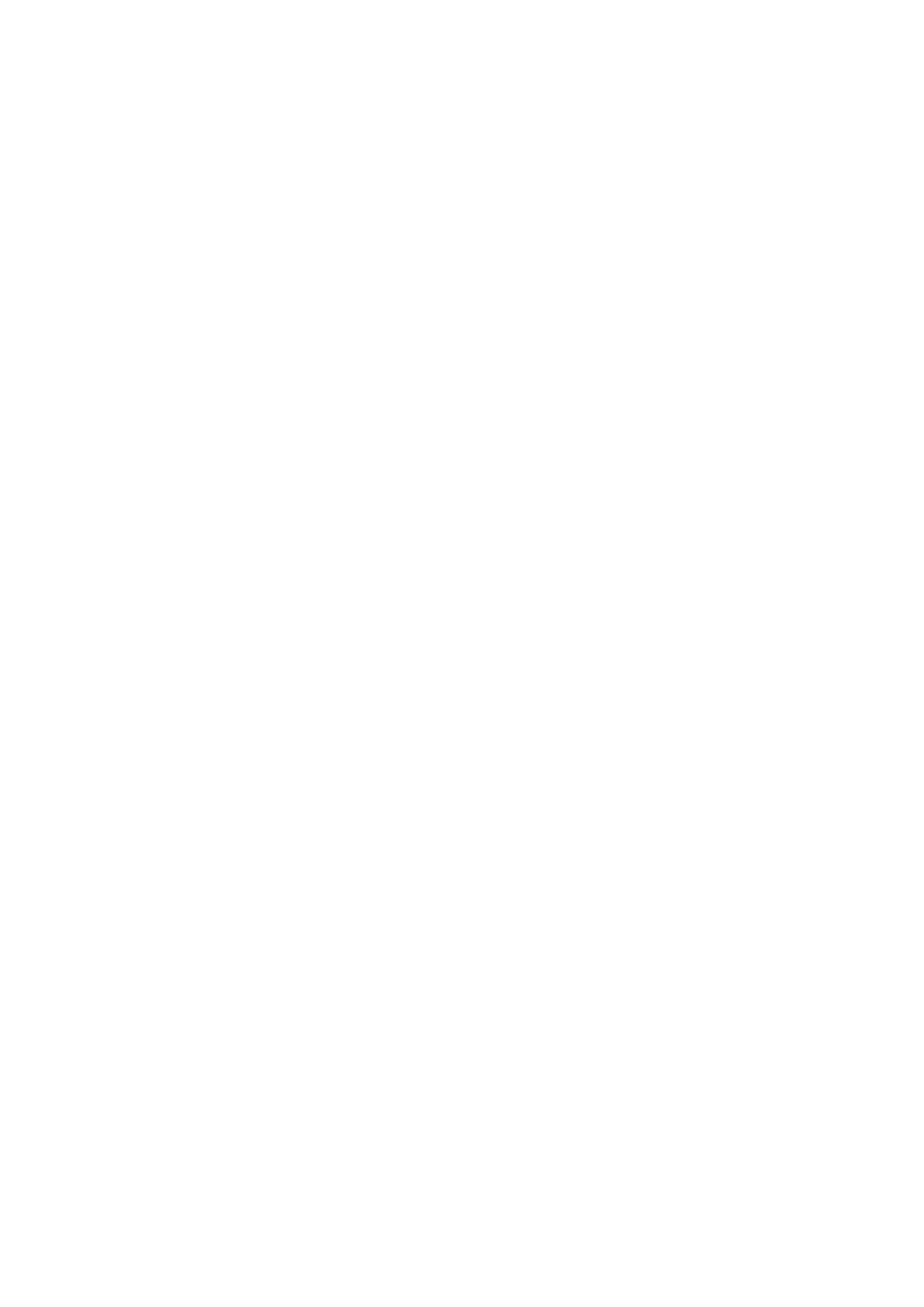## Table of Contents

| The effect of information controls on developers in China: An analysis of censorship in Chinese open |  |
|------------------------------------------------------------------------------------------------------|--|
| source projects                                                                                      |  |
|                                                                                                      |  |
| Linguistic Characteristics of Censorable Language on SinaWeibo                                       |  |
|                                                                                                      |  |
| Creative Language Encoding under Censorship                                                          |  |
|                                                                                                      |  |